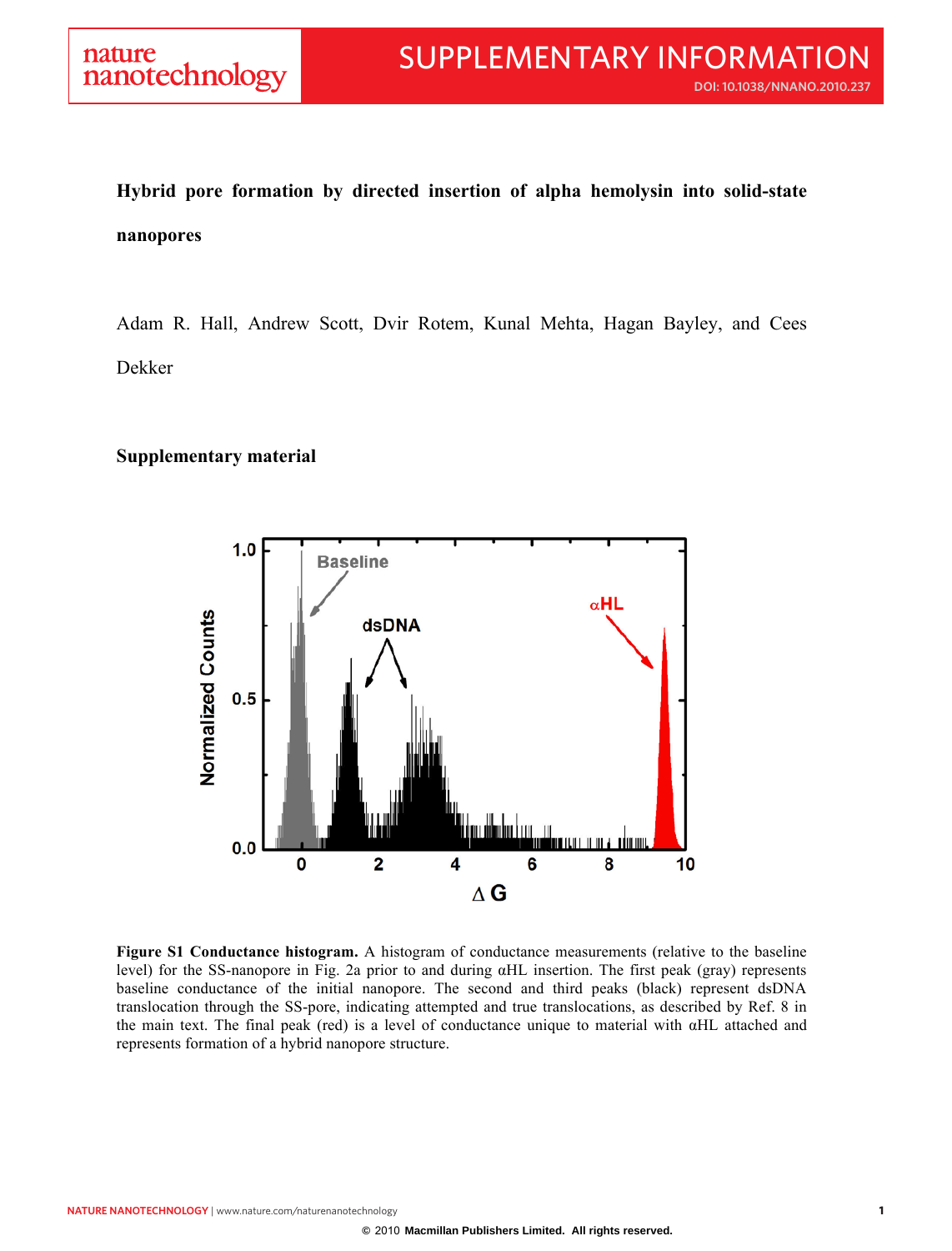## SUPPLEMENTARY INFORMATION **DOI: 10.1038/NNANO.2010.237**



**Figure S2 Additional examples of protein capture events**. Four traces of nanopore conductance measured during αHL insertion. The three-phase events are colored as in Fig. 2a in the main text. These traces are from four different SS-nanopores and are recorded at (a) -150 mV, (b) -200 mV, (c) -500 mV, and (d) -600 mV applied to the *cis* chamber, respectively.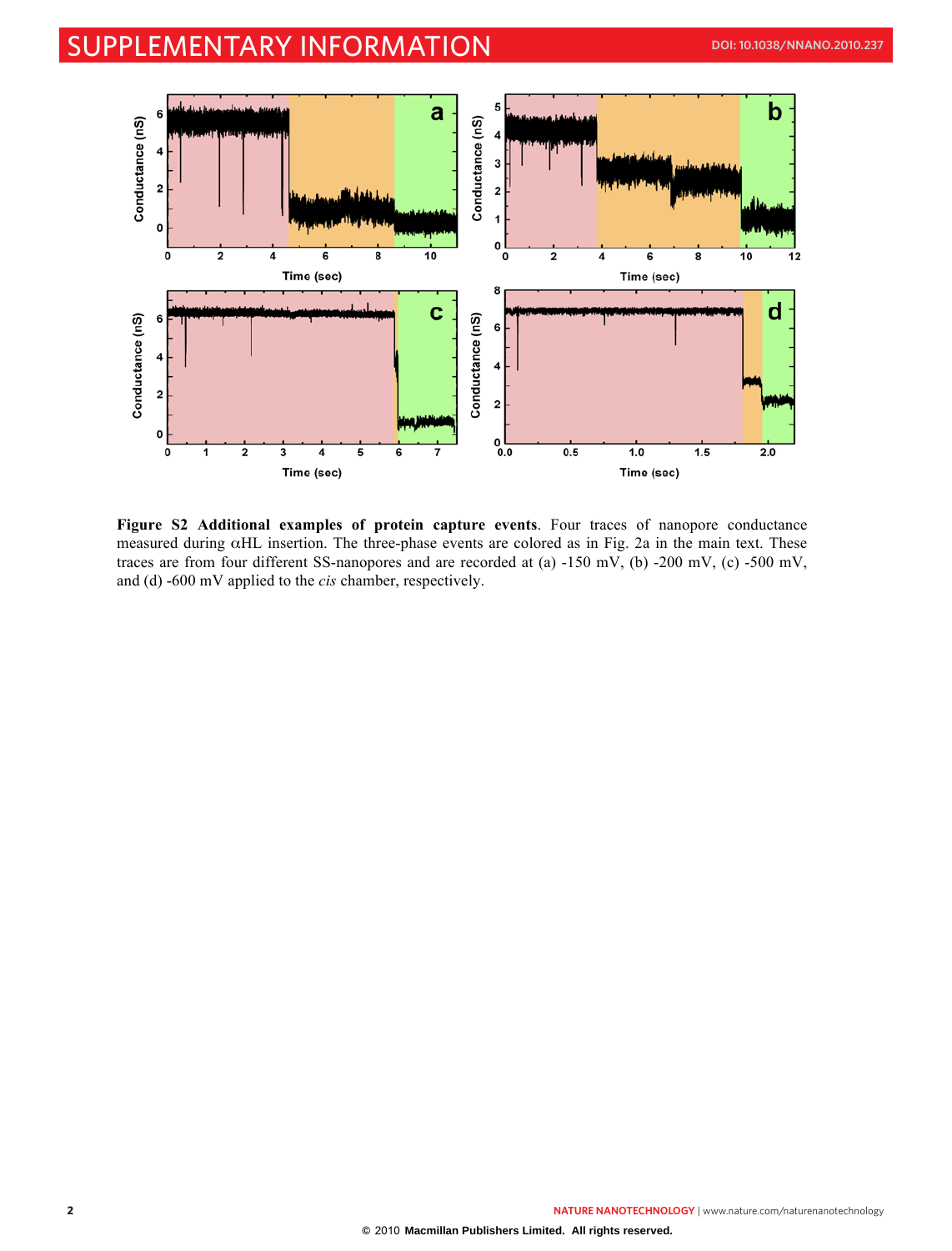

**Figure S3 Measured nanopore conductance before and after αHL insertion.** Measured conductance of 21 SS-nanopores both before (gray) and after (red) αHL is inserted. SS-pores of slightly different sizes yield a final measured conductance  $(1.0 \pm .5 \text{ nS})$  in good agreement with native  $\alpha$ HL in a lipid membrane (1.0 nS). We observe no correlation between the conductance value before and after insertion.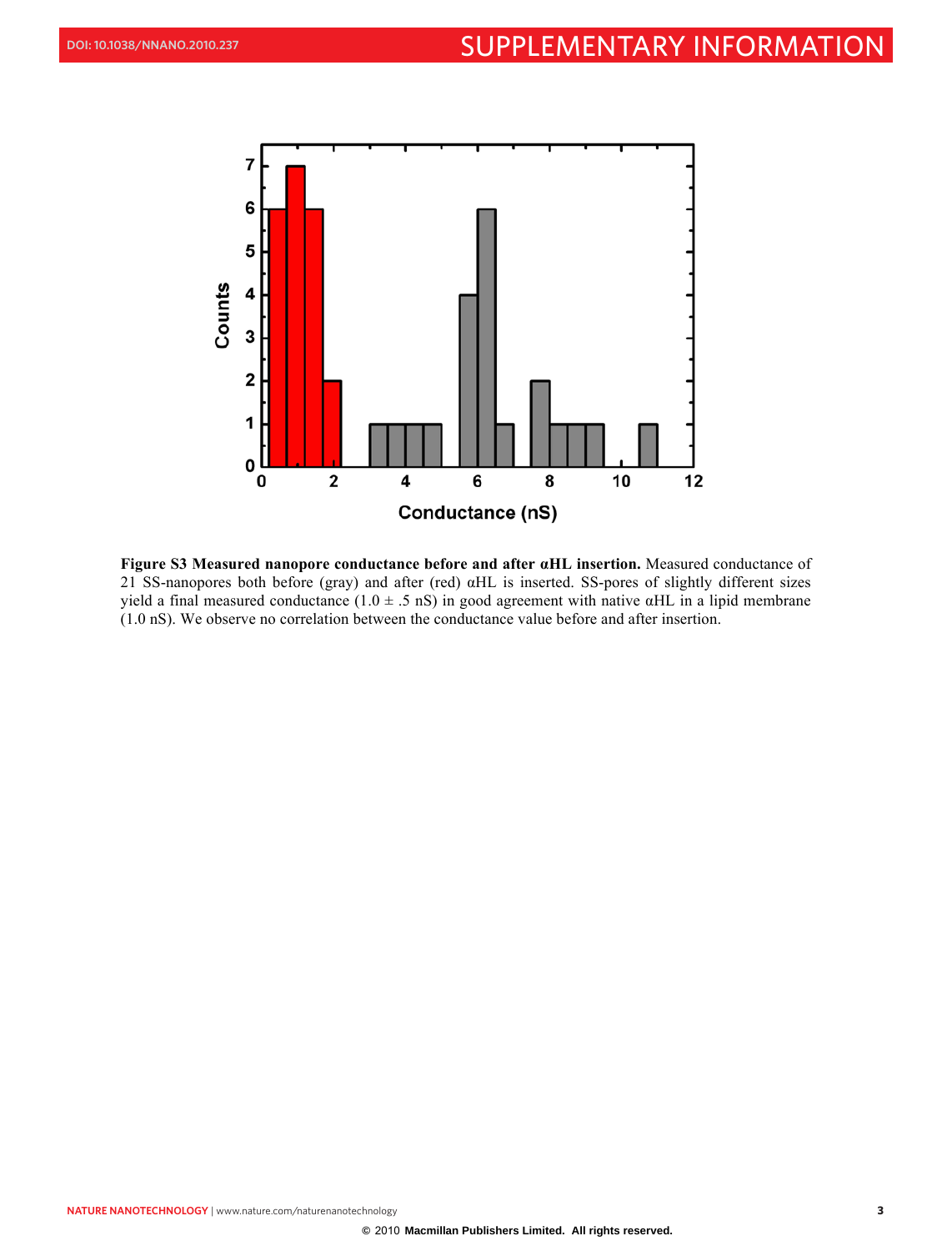

**Figure S4 Hybrid nanopore residence statistics.** Duration of αHL residence inside the SS-nanopore for the 21 devices presented here. 'Minutes" signifies residence time of 1-60 minutes, 'hours' of 1-24 hours and 'days' of >24 hours. Nearly half remain viable for periods long enough to be used in further measurements.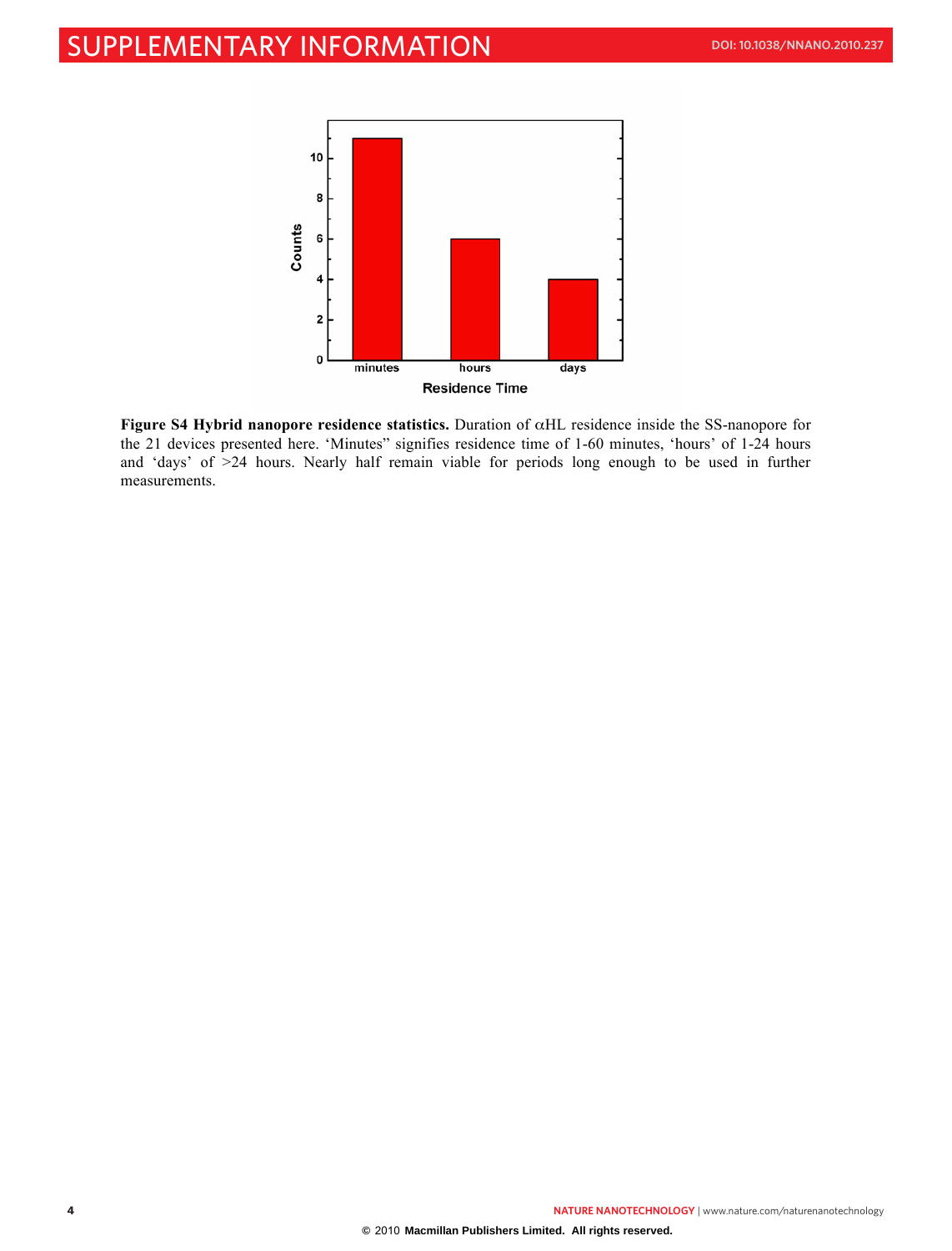

**Figure S5 Current noise analysis for three typical hybrid nanopores.** Traces show power spectral density of the current noise both before (black) and after (red) insertion of an αHL protein into three typical pores, measured at (a) 600 mV, (b) 300 mV and (c) 400 mV. (a) is the capture shown in Fig. 2a of the main text. The solid lines are spline fits to the displayed data to clarify the trends.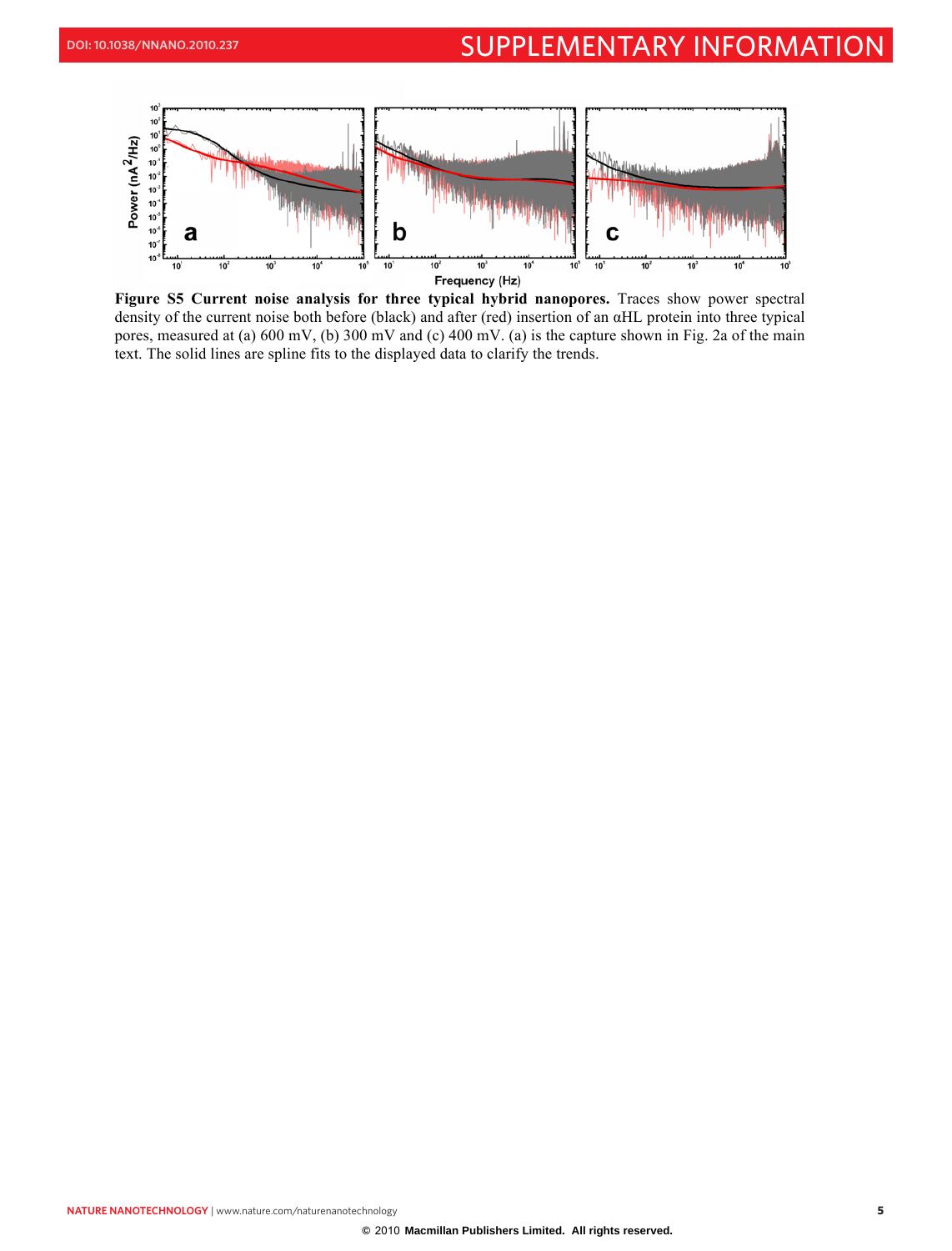## SUPPLEMENTARY INFORMATION **DOI: 10.1038/NNANO.2010.237**



**Figure S6 Additional example of poly(dA)100 translocation through a hybrid pore**. (a) Recorded current trace through another hybrid nanopore ( $V = -500$  mV applied to the *cis* side), showing the baseline conductance directly after insertion (left) and events upon addition of poly( $dA$ )<sub>100</sub> (middle). At right is an expanded view of a typical event (red line indicates the fit). (b)  $\Delta G$  vs dwell time scatter plot (171 events) and corresponding histograms for this additional hybrid nanopore. The bimodal distribution of ΔG has centers at 0.41 and 0.72 nS, respectively while the distribution of dwell times is centered at 110 µs. This example yields a slightly lower dwell time than the example in the text due to the larger applied voltage.